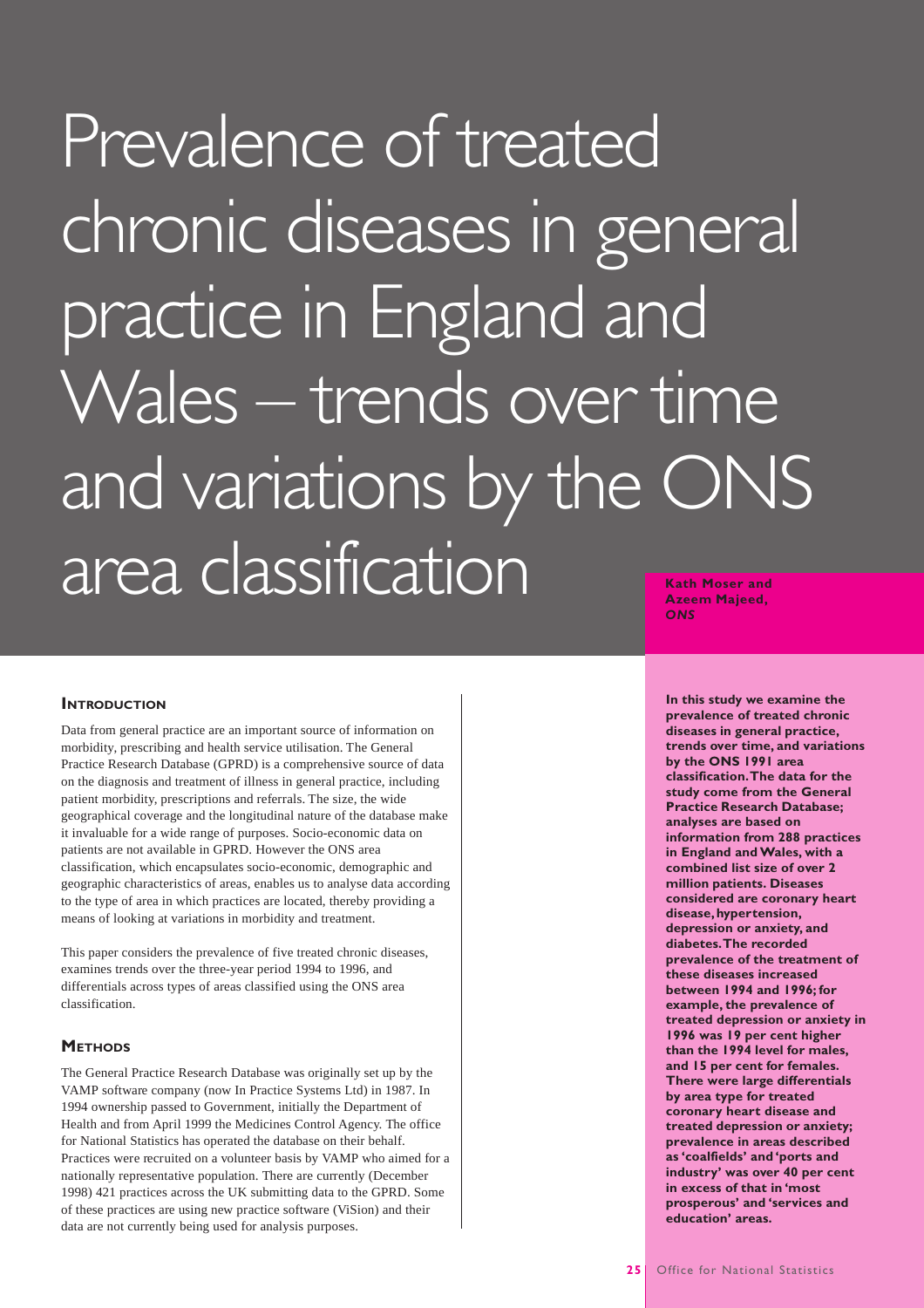| Table I                                                                                                       | Distribution of GPRD practices and patients by<br>ONS area classification* |                                                                    |                                                             |                                                     |  |  |  |  |  |
|---------------------------------------------------------------------------------------------------------------|----------------------------------------------------------------------------|--------------------------------------------------------------------|-------------------------------------------------------------|-----------------------------------------------------|--|--|--|--|--|
| ONS area<br>classification group                                                                              | No. of<br>practices**                                                      | No. of patients<br>(000s)                                          | 1996 population***<br>(000s)                                | GPRD<br>coverage<br>$(\%)$                          |  |  |  |  |  |
| Coast and country<br>Mixed urban and rural<br>Growth areas<br>Most prosperous<br>Services and education       | 29<br>45<br>62<br>8<br>12                                                  | 185<br>4,702<br>345<br>7.571<br>481<br>11.875<br>54<br>1.664<br>91 |                                                             | 3.9<br>4.6<br>4.1<br>3.2<br>2.7                     |  |  |  |  |  |
| Resort and retirement<br>Mixed economies<br>Manufacturing<br>Ports and industry<br>Coalfields<br>Inner London | 17<br>18<br>32<br> 4<br>47<br>4                                            | 139<br>126<br>195<br>87<br>325<br>26                               | 3.324<br>4.119<br>3.469<br>4.176<br>2.360<br>6,681<br>2.069 | 3.4<br>3.6<br>4.7<br>3.7<br>4.9<br>$\overline{1.3}$ |  |  |  |  |  |

*ENGLAND AND WALES 288 2,053 52,010 3.9*

Based on 1996 health authorities.

Practices used in the analysis presented here.

 $**$  1996 mid-year population estimates (ONS).

Note: Slight discrepancies occur due to rounding.

Participating practices follow agreed guidelines<sup>1</sup> for the recording of clinical data and regularly submit anonymised, patient-based clinical records to the database. The records consist of information that is normally required for GPs to perform their clinical and contractual responsibilities. Data from each practice are routinely examined after each data collection (normally every six weeks) to monitor whether the research recording agreement has been followed. Practices failing the quality assessment criteria are informed of the areas in which they have failed so that they may improve their recording procedures and/or correct the records as appropriate. Data from practices whose data persistently fail to reach research criteria are not entered as valid data onto the database. Assessments of the quality of the morbidity data from GPRD have been published elsewhere.<sup>2,3</sup>

A total of 288 practices in England and Wales have been included in the

analysis presented here. Practices were included if they were submitting data to the GPRD throughout the period 1994 to 1996 and the data passed the GPRD quality checks. Only those practices recording data using OXMIS diagnostic codes were included.4 A slightly larger proportion of practices had four or more partners than is the case nationally, and there were correspondingly fewer single-handed GPs. The practices had a total population of 2.1 million patients in 1996, representing 3.9 per cent of the population of England and Wales. There is some regional variation in population coverage from 2.8 per cent in North Thames to 5.3 per cent in West Midlands.<sup>1</sup> A comparison of the 1996 GPRD population by age and sex with the mid-1996 population of England and Wales shows that the age distributions are very similar. The distribution of GPRD practices and population by area classification (Table 1) shows that areas classified as 'coalfields', 'manufacturing' or 'mixed urban and rural' are over-represented while Inner London is very under-represented. There are four practices from Inner London included in the analysis representing only 1.3 per cent of the population of Inner London.

The ONS area classification uses a wide range of socio-economic, geographic and demographic variables from the 1991 Census to group together areas with similar characteristics.<sup>5</sup> Health authorities have been allocated to groups as defined in the classification, e.g. coast and country, growth areas. Figure 1 shows the distribution of health authorities in England and Wales by the ONS area classification. Group names generally reflect the socio-economic, and sometimes demographic and geographic, attributes of their members but are not precise descriptions of all group members. Here practices are classified by the area type of the health authority (April 1996 boundaries) in which they are situated.

In this paper we investigate the prevalence of five treated chronic diseases, coronary heart disease, hypertension, depression or anxiety, and diabetes (insulin and non-insulin treated). Patients are included in the analyses if they were alive and permanently registered at the practice at 31 December of the analysis year, and had been registered for at least six months before that date. As a result only survivors are included and the requirement to be registered for at least six months means that infants and the more mobile population groups will be

| Prevalence of treated disease per 1,000 patients by age and sex: 1996<br>Table 2 |            |            |            |              |              |                |                |                |                                        |                            |
|----------------------------------------------------------------------------------|------------|------------|------------|--------------|--------------|----------------|----------------|----------------|----------------------------------------|----------------------------|
|                                                                                  |            | Age group  |            |              |              |                |                |                |                                        |                            |
|                                                                                  | $16 - 24$  | $25 - 34$  | $35 - 44$  | $45 - 54$    | $55 - 64$    | $65 - 74$      | $75 - 84$      | $85+$          | Age-standardised<br>rate<br>(all ages) | No. of cases<br>(all ages) |
| Coronary heart disease                                                           |            |            |            |              |              |                |                |                |                                        |                            |
| M<br>F                                                                           | 0.0<br>0.0 | 0.3<br>0.2 | 4.7<br>1.5 | 27.1<br>12.2 | 90.7<br>46.5 | 170.4<br>106.9 | 213.8<br>160.5 | 196.0<br>170.7 | 34.7<br>20.8                           | 34,545<br>28,714           |
| <b>Hypertension</b>                                                              |            |            |            |              |              |                |                |                |                                        |                            |
| M                                                                                | 0.5        | 3.7        | 17.2       | 59.9         | 137.5        | 205.1          | 200.1          | 118.4          | 48.I                                   | 46,465                     |
| F                                                                                | 1.0        | 4.7        | 16.5       | 61.2         | 143.9        | 224.7          | 255.5          | 165.4          | 52.5                                   | 61,702                     |
| <b>Depression or anxiety</b>                                                     |            |            |            |              |              |                |                |                |                                        |                            |
| M                                                                                | 17.4       | 34.8       | 47.1       | 57.7         | 62.8         | 60.9           | 77.1           | 86.6           | 36.2                                   | 34,031                     |
| F                                                                                | 45.3       | 85.2       | 109.9      | 127.6        | 132.2        | 140.9          | 160.5          | 160.1          | 81.9                                   | 83,196                     |
| <b>Insulin treated diabetes</b>                                                  |            |            |            |              |              |                |                |                |                                        |                            |
| M                                                                                | 3.4        | 4.5        | 6.0        | 6.3          | 9.0          | 10.5           | 9.7            | 6.3            | 5.1                                    | 4,777                      |
| F                                                                                | 3.1        | 3.9        | 4.9        | 5.0          | 7.5          | 9.2            | 8.5            | 4.7            | 4.3                                    | 4,339                      |
| Non-insulin treated diabetes                                                     |            |            |            |              |              |                |                |                |                                        |                            |
| M                                                                                | 0.1        | 0.5        | 2.8        | 9.8          | 28.0         | 41.8           | 44.I           | 40.8           | 9.6                                    | 9,302                      |
| F                                                                                | 0.1        | 0.5        | 2.2        | 6.7          | 20.5         | 30.5           | 34.3           | 28.8           | 7.0                                    | 8,370                      |
| No. of patients                                                                  |            |            |            |              |              |                |                |                |                                        |                            |
| M                                                                                | 94,974     | 140,244    | 132,004    | 127,516      | 90,582       | 72,181         | 38,296         | 8,799          | 888,855                                |                            |
| F                                                                                | 89,219     | 138,871    | 127,919    | 123,567      | 90,195       | 83,652         | 60,800         | 23,997         | 914,515                                |                            |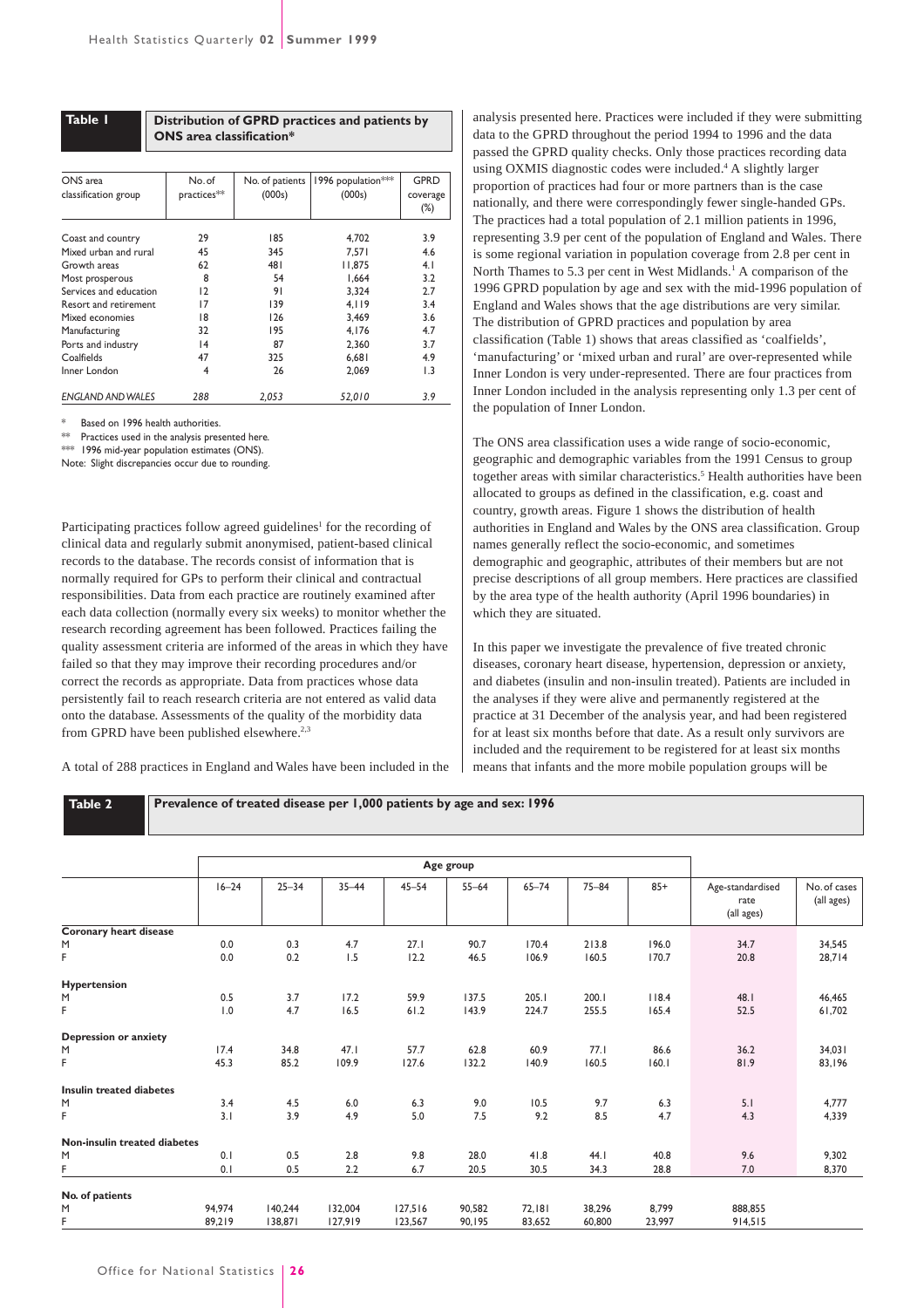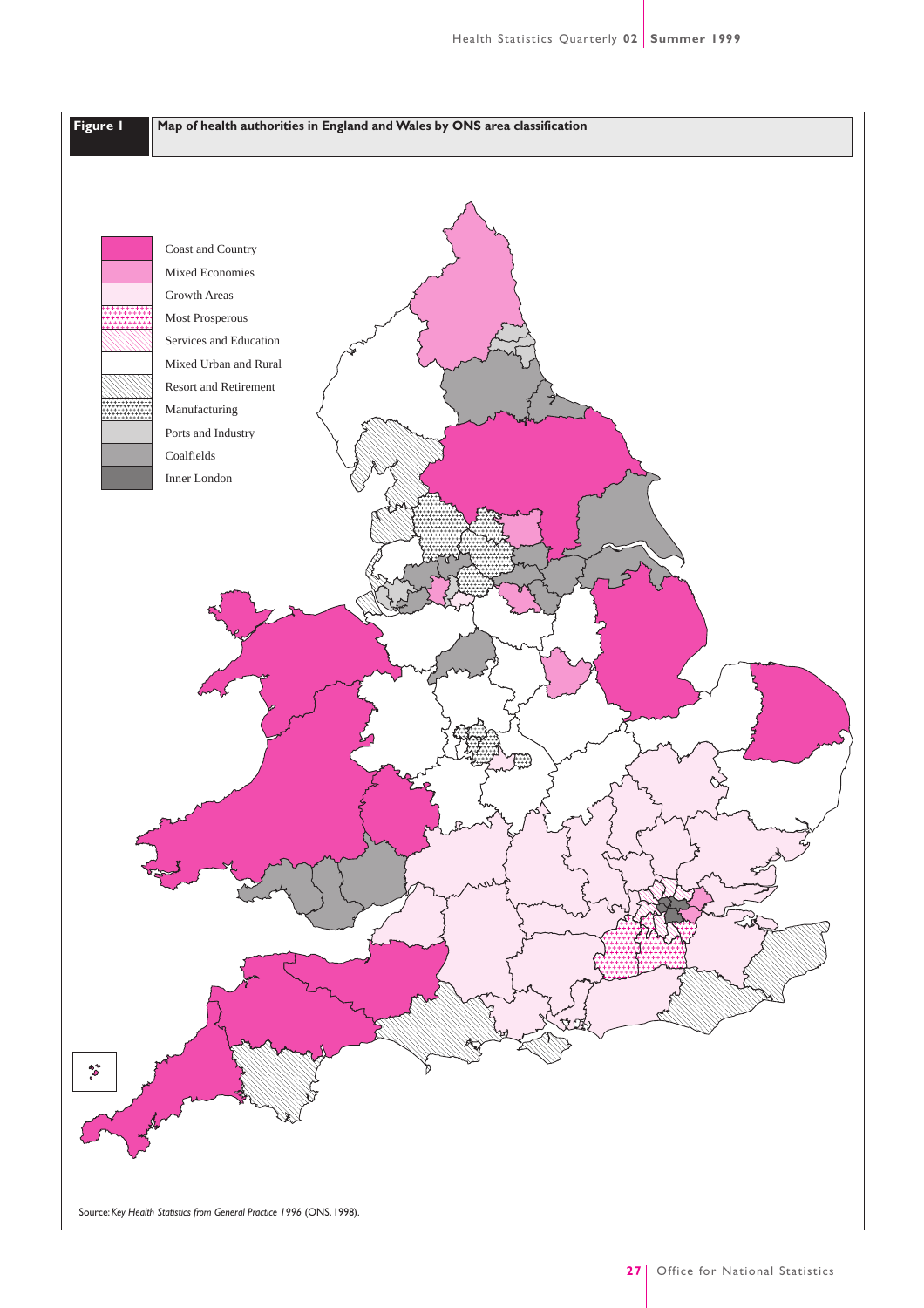```
Table 3
```
#### **Prevalence of treated disease by sex: 1994–96**

Age-standardised rates (all ages) per 1,000 patients (95 per cent confidence interval)

|                               |   | 1994       |              |            | 1995         | 1996       |              |
|-------------------------------|---|------------|--------------|------------|--------------|------------|--------------|
|                               |   | Rate/1,000 | CI           | Rate/1,000 | CI           | Rate/1,000 | CI           |
| <b>Coronary heart disease</b> | M | 33.4       | (33.0, 33.7) | 34.0       | (33.7, 34.4) | 34.7       | (34.3, 35.0) |
|                               | F | 20.2       | (20.0, 20.5) | 20.6       | (20.4, 20.9) | 20.8       | (20.6, 21.1) |
| <b>Hypertension</b>           | M | 43.9       | (43.4, 44.3) | 46.0       | (45.5, 46.4) | 48.I       | (47.7, 48.5) |
|                               | F | 48.0       | (47.6, 48.5) | 50.5       | (50.0, 50.9) | 52.5       | (52.1, 52.9) |
| <b>Depression or anxiety</b>  | M | 30.5       | (30.1, 30.9) | 33.1       | (32.8, 33.5) | 36.2       | (35.8, 36.6) |
|                               | F | 71.2       | (70.6, 71.7) | 76.9       | (76.3, 77.4) | 81.9       | (81.4, 82.5) |
| Insulin treated diabetes      | M | 4.7        | (4.6, 4.9)   | 4.9        | (4.8, 5.1)   | 5.1        | (5.0, 5.3)   |
|                               | F | 4.0        | (3.8, 4.1)   | 4.2        | (4.0, 4.3)   | 4.3        | (4.2, 4.5)   |
| Non-insulin treated diabetes  | M | 8.6        | (8.4, 8.8)   | 9.1        | (8.9, 9.3)   | 9.6        | (9.4, 9.8)   |
|                               | F | 6.5        | (6.3, 6.6)   | 6.8        | (6.6, 7.0)   | 7.0        | (6.9, 7.2)   |

under-represented. With the exception of diabetes, cases were defined as patients who had a diagnosis ever-recorded *and* were treated with relevant medication in the last 12 months. Due to some erroneous diabetic diagnoses recorded on the database it was decided to identify diabetic cases using treatment alone; the fact that insulin and oral antidiabetic drugs are only used for the treatment of diabetes made this possible, but it does mean that diet-controlled diabetics are not included. Whilst in general the methods adopted here are likely to underestimate true annual disease prevalence they do have the advantage of indicating that the diagnosis is sufficiently clear to warrant treatment by the GP and that the condition is currently active. The measure derived from these case definitions is referred to as the prevalence of treated disease.

Age-and sex-specific rates and directly age-standardised rates (using the European standard population) are presented for 1996 for all disease groups. As the diseases studied here occur predominantly amongst adults, age-specific rates are shown only for ages 16 and over; however

age-standardised rates are calculated using the whole age range including children. Age-standardised rates are used to illustrate trends 1994–1996, and variations by the area classification. Further details on the exact methodology used are given elsewhere.<sup>1</sup>

# **RESULTS**

Table 2 shows the prevalence of treated disease in 1996 by age and sex. Some points of particular interest are mentioned here. There is a very high prevalence of treated depression or anxiety among women (82 per 1,000 females), more than twice the rate of men (36 per 1,000 males); 11 per cent of women aged 35–44 were treated for depression or anxiety rising to 16 per cent at ages 75 and over. The data for treated coronary heart disease show the well-established increase in prevalence with age and a large sex differential with males experiencing 66 per cent higher prevalence than females. The sex differential was especially high in the younger to middle ages, with men having a prevalence rate over twice that of women. One-fifth of men and one-sixth of women

# **Table 4**

**Prevalance of treated disease by sex and ONS area classification: 1996** Age-standardised rates (all ages) per 1,000 patients

|                          |      | Coronary heart disease |      | <b>Hypertension</b> |      | <b>Depression or anxiety</b> |     | <b>Insulin treated diabetes</b> |      | Non-insulin<br>treated diabetes |  |
|--------------------------|------|------------------------|------|---------------------|------|------------------------------|-----|---------------------------------|------|---------------------------------|--|
|                          | M    | F.                     | M    | F                   | M    | F.                           | M   | F.                              | M    | F.                              |  |
| Coast and country        | 35.2 | 19.4                   | 48.I | 52.8                | 39.8 | 85.7                         | 5.5 | 4.6                             | 8.6  | 6.2                             |  |
| Mixed urban and rural    | 33.1 | 20.1                   | 48.6 | 53.0                | 34.2 | 80.9                         | 5.0 | 4.5                             | 9.6  | 6.9                             |  |
| Growth areas             | 30.6 | 16.8                   | 46.6 | 50.1                | 33.4 | 77.7                         | 5.0 | 4.1                             | 9.2  | 6.6                             |  |
| Most prosperous          | 25.8 | 15.7                   | 47.5 | 56.0                | 27.0 | 63.2                         | 4.5 | 4.0                             | 8.9  | 6.6                             |  |
| Services and education   | 29.8 | 17.9                   | 44.3 | 47.8                | 26.6 | 64.5                         | 4.7 | 4.3                             | 11.9 | 8.6                             |  |
| Resort and retirement    | 33.6 | 18.8                   | 48.6 | 52.7                | 38.7 | 81.0                         | 5.4 | 3.8                             | 8.5  | 6.3                             |  |
| Mixed economies          | 36.7 | 23.6                   | 48.2 | 54.5                | 36.6 | 83.2                         | 4.9 | 4.6                             | 9.2  | 6.5                             |  |
| Manufacturing            | 35.3 | 23.0                   | 48.8 | 56.1                | 37.7 | 83.9                         | 5.3 | 5.0                             | 11.1 | 9.4                             |  |
| Ports and industry       | 43.0 | 28.5                   | 50.3 | 53.8                | 41.8 | 95.4                         | 5.3 | 5.0                             | 9.2  | 6.9                             |  |
| Coalfields               | 42.0 | 26.7                   | 50.3 | 53.4                | 41.2 | 91.6                         | 5.3 | 4.2                             | 9.9  | 7.4                             |  |
| Inner London             | 24.8 | 14.7                   | 37.8 | 49.0                | 35.4 | 73.7                         | 4.9 | 3.6                             | 11.3 | 8.4                             |  |
| <b>ENGLAND AND WALES</b> | 34.7 | 20.8                   | 48.1 | 52.5                | 36.2 | 81.9                         | 5.1 | 4.3                             | 9.6  | 7.0                             |  |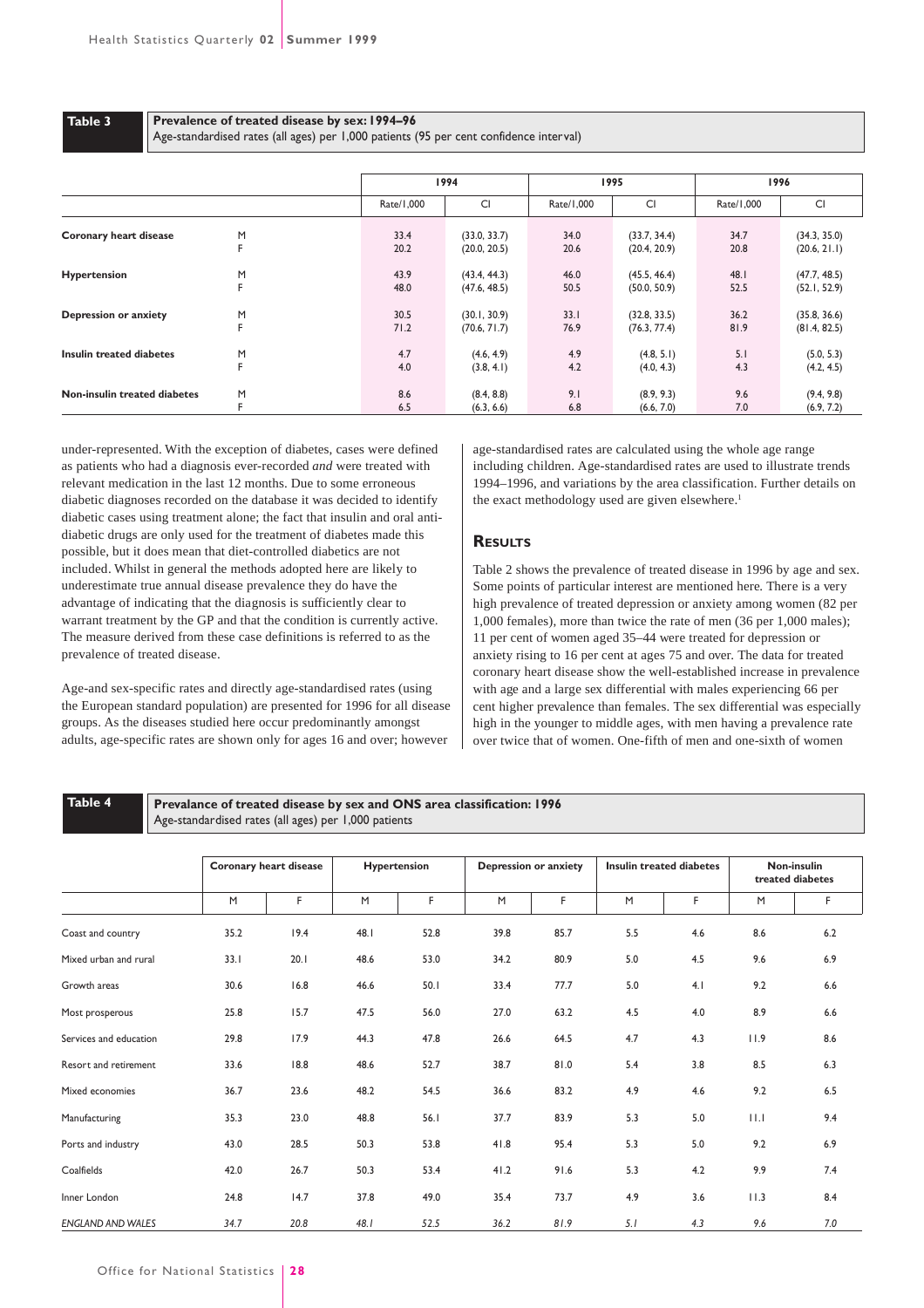aged 75 and above were being treated for coronary heart disease. Twenty per cent of men and 23 per cent of women aged 65 and over were on treatment for hypertension. For all diseases considered here (with the exception of coronary heart disease for women and depression or anxiety for both sexes) the prevalence of treatment amongst the very elderly (85 and over) is lower than that for the 75–84 age group.

The prevalence of all the treated diseases included in this analysis increased over the three year period 1994 to 1996, as measured by the age-standardised rate for the whole age range (Table 3). The increase in treated depression or anxiety was especially large with a prevalence in 1996 19 per cent higher than the 1994 level for males, and 15 per cent higher for females. These increases were particularly large in younger adults, 38 per cent for men and 31 per cent for women aged 16–24, 33 per cent and 27 per cent respectively for ages 25–34, and 22 per cent and 20 per cent for ages 35–44. There were increases over the same period of the order of 10 per cent for hypertension, and both types of diabetes. Rates of treated hypertension increased greatly amongst the elderly where 1996 rates were 20 per cent higher than 1994 levels for men aged 75–84 and 17 per cent for women aged 75–84, and 35 per cent and 29 per cent respectively amongst those 85 and over. The overall increase in treated coronary heart disease was about 3 per cent; among men the increase was most notable at ages 65–74 (4 per cent) and 75–84 (8 per cent), and among women at ages 75–84 (4 per cent) and 85 and over (7 per cent).

The variations in treated disease prevalence by the ONS area classification are shown in Table 4. For coronary heart disease and depression or anxiety there are particularly large variations by area type. The prevalence of treated coronary heart disease in areas classified as 'most prosperous', 'growth areas' and 'services and education' was low with rates at least 10 per cent below those in England and Wales as a whole (Figure 2). Areas 'ports and industry' and 'coalfields' had an excess prevalence for females of around 30 per cent higher than England and Wales, and just over 20 per cent for males; the high prevalence in these areas is particularly concentrated in the 35 to 64 age range.

Low rates of treated depression or anxiety were found in 'most prosperous' and 'services and education' areas where rates were more than 20 per cent below those in England and Wales (Figure 3). In contrast 'coalfields' and 'ports and industry' had rates in the region of 15 per cent higher than England and Wales. In the case of 'coalfields' prevalence was raised throughout the age range, while in 'ports and industry' areas excess prevalence was more evident in the younger and middle ages.

## **DISCUSSION**

The General Practice Research Database provides invaluable information on the prevalence of treated chronic diseases as recorded in general practice. This paper describes an initial exploratory analysis of some of these data, their strengths and weaknesses and the methodology used, and identifies areas for further investigation and study. Where possible we have tried to compare our findings with those from other studies hence providing additional information on the validity of GPRD data and plausibility of the results.

#### **Some strengths and weaknesses of the data**

GPRD data are obtained from those recorded by GPs in the course of their daily work. The recording guidelines ask for all prescriptions, and all significant morbidity consultations, to be entered in a patient's computer record. No guidelines are given to doctors concerning diagnostic definitions and they use their own judgement in the recording of clinical information. GPRD prescribing information refers to prescriptions issued to patients; there is no information on whether the drugs have been dispensed or not. Neither is there information on medicines purchased over the counter. The only case here where this may be relevant is the use of aspirin in the treatment of coronary heart disease. Those entitled to free prescriptions are likely to receive a prescription for aspirin while others would buy it over the counter. This may have a bearing on some of the area type differentials, but would affect only those coronary heart disease patients who were only being prescribed aspirin for their condition.

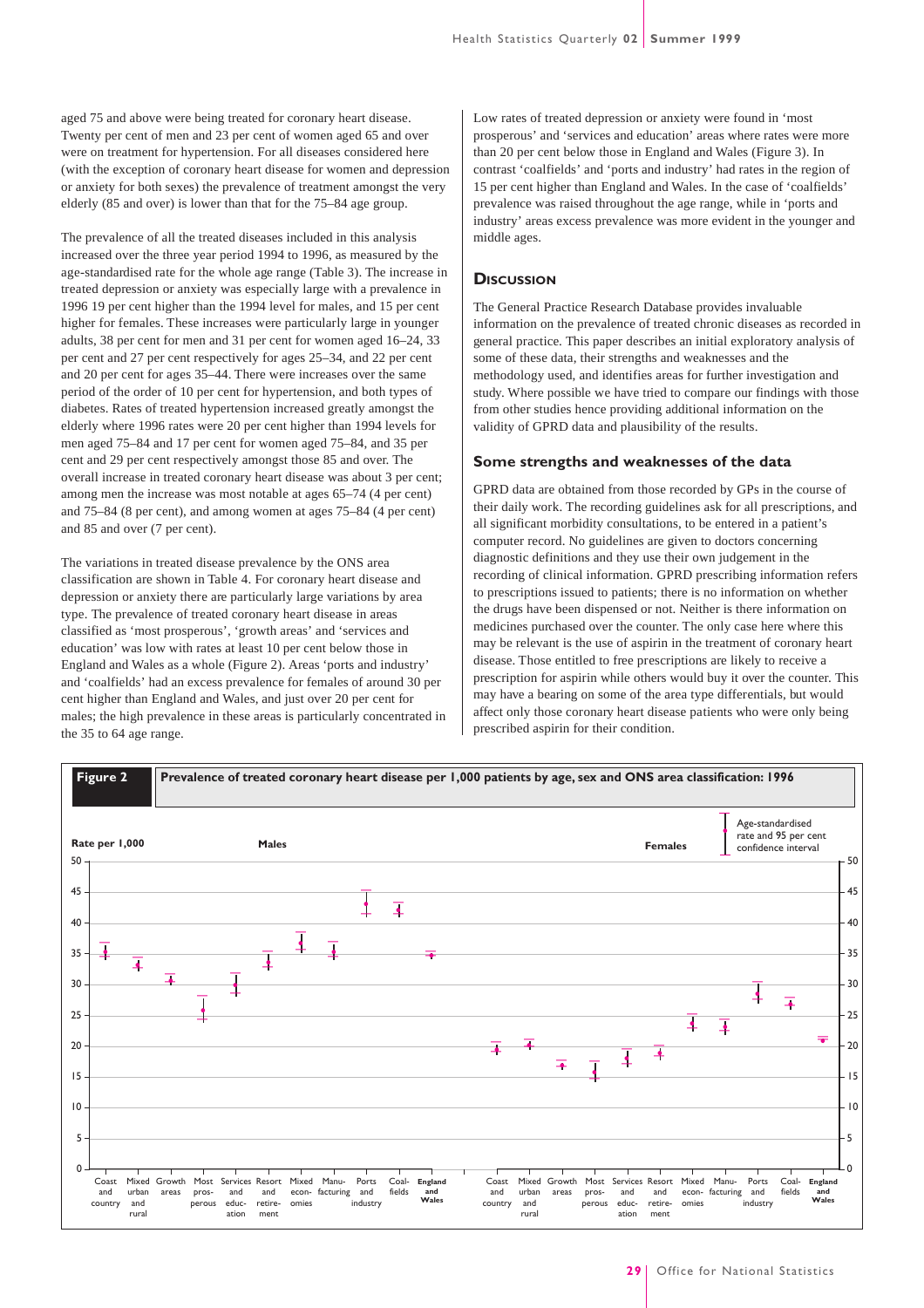The case definitions used in this analysis indicate that the diagnosis is sufficiently clear to warrant treatment by the GP and that the condition is currently active. The derived measures refer to the prevalence of treated disease (that is, those being treated for a specified condition) and as such are likely to under-estimate the true prevalence of the disease. For example, diet-controlled diabetics are not included in our analysis, nor are those with a diagnosis of depression or anxiety who are not receiving medication for their condition. In addition the analysis excludes patients who die during the analysis year and consequently the treated prevalence of some diseases (for example, coronary heart disease) is likely to be under-estimated.

### **General findings**

The analysis presented here suggests that, in terms of the chronic diseases examined, the prevalence of treated disease has increased over the period 1994 to 1996. This increase has been most evident for depression or anxiety, hypertension and diabetes. We will discuss some general points relating to this trend, and will then go into more detail in relation to each of the diseases studied. Although this is a short period over which to examine time trends this was all that was available at the time.

The observed trend could reflect a real increase in treated disease over the period 1994 to 1996, which in turn could result from increasing prevalence of disease, or from changes in clinical practice, such as the loosening of diagnostic criteria or an increasing propensity to prescribe medication for a disease. Improvements in GP recording of diagnoses and prescriptions could play a part in the apparent trend but if this were the sole explanation we would expect the increases to be similar across all ages, which they are not. With automated registration links between practices and the local health authority register, practice lists have been becoming more accurate over recent years as list inflation is reduced. This may result in the denominators in our analysis containing fewer 'ghost' patients in 1996 than in 1994 which could give rise to an apparent increase in prevalence of treated disease over time. Analysis of GPRD data on peptic ulcers<sup>1</sup> shows a slight *decrease* in treated prevalence over the three-year period. If the time trends we observe for the five diseases covered in this paper were solely explained by improvements in recording, and/or increasing accuracy of practice lists, we would expect the peptic ulcer data to be similarly affected. As well as the explanations outlined above, more consideration is needed to clarify ways in which the methodology used may in itself have a bearing on the time trends.

Various factors could be contributing to the lower prevalence of treated disease in those aged 85 and over as compared to those aged 75–84. There is likely to be some out-selection of the least healthy from our general practice based data as long-term hospital patients will not feature; in addition recording of diagnoses and prescriptions arising from home visits and visits to residential homes may be under-reported. There is no evidence of substantial list inflation among this age group as the population age-sex distributions match those of England and Wales very closely. It seems likely that a substantial amount of the observed age pattern reflects lower treatment rates among the very elderly, especially in the case of diseases such as hypertension which are known to increase with age.

There is no patient information on socio-economic characteristics in the GPRD. The ONS area classification groups together areas with similar socio-economic, geographic and demographic characteristics and therefore provides us with a way of investigating variations in treated disease based on the type of area in which practices are located. This analysis shows large differentials in the prevalence of treated depression or anxiety and coronary heart disease across different types of area. For both these diseases, and both males and females, prevalence in area types 'coalfields' and 'ports and industry' was at least 40 per cent higher than in 'most prosperous' and 'services and education' areas. Using the ONS area classification in this way can be valuable<sup>6</sup> but it is a relatively crude approach, especially when, as here, area type is assigned to practices using area type of the health authority in which each practice is situated. This can be misleading because

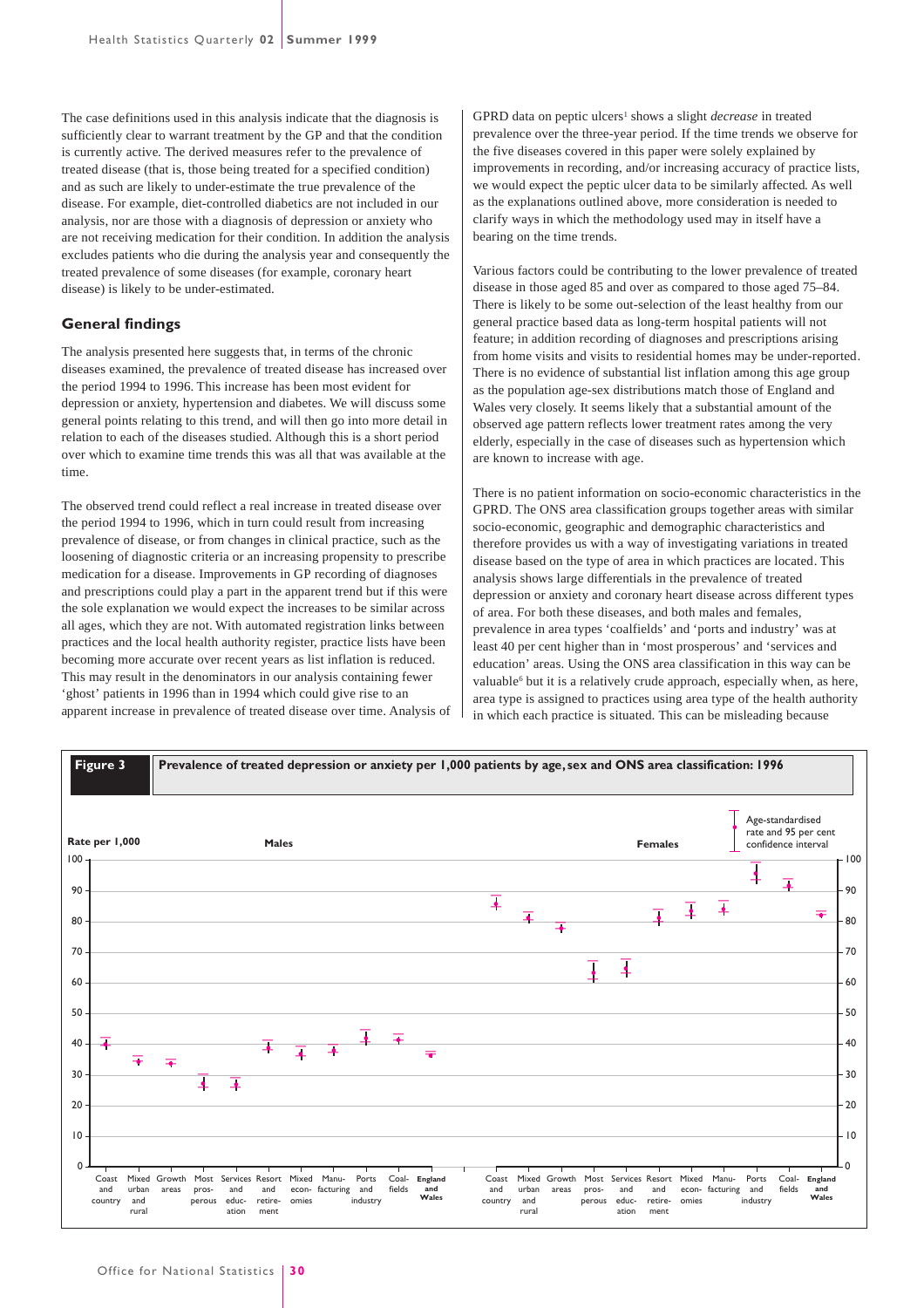health authorities are large and often very heterogeneous areas, and the GPRD practices within any one authority may be few in number and unrepresentative of the whole. Further work is planned using some alternative approaches to address these issues. The above analysis can be repeated using area type of the *ward* location of practices rather than health authority; this would be a more sensitive indicator of the area served by the practice, even though patients are often scattered very widely across many wards. Secondly, deprivation measures can be attributed to practices on the basis of the electoral ward in which they are located.7,8 Patient postcodes are not available in GPRD hence these approaches are limited to practice location.

# **Disease-specific findings and comparison with other studies**

**Diabetes**: In 1996, after age adjustment, 1.47 per cent of men and 1.13 per cent of women received treatment with either insulin or oral antidiabetic drugs. The age adjusted male:female ratio in prevalence of 1.30:1 is consistent with that reported in the Poole Diabetes Study (age adjusted ratio 1.23:1) and with an analysis of pooled audit data from 259 general practices in England and Wales (crude ratio 1.15:1).<sup>9,10</sup> The age-adjusted prevalence of diabetes in the Poole Diabetes Study 1996 was 1.65 per cent (1.80 per cent in men and 1.50 per cent in women).<sup>9</sup> In an analysis of pooled audit data from studies carried out between 1993 and 1995, the crude prevalence of diabetes was reported as 1.46 per cent.10 Unlike our own study, both these studies included dietcontrolled diabetics (24 per cent of all diabetic patients in the Poole study, 23 per cent in the pooled audit data). Adjusting our prevalence rates to take diet-controlled diabetics into account is not straightforward as we selected all those on medication during the course of one year. Inevitably, some diet-controlled diabetics would be on medication at some point during the year and hence we would expect our identified diabetic cases to constitute more than 77 per cent (100 per cent minus 23 per cent) of the true diabetic population in our study. Our estimate of the total prevalence of diabetes in the GPRD population therefore varies between 1.47 per cent and 1.91 per cent in men and 1.13 per cent and 1.47 per cent in women, consistent with the findings of the two other studies.

Our finding of an increase in the prevalence of drug-treated diabetes between 1994 and 1996 is also consistent with what is known about the epidemiology of diabetes.11 For example, among a sub-set of practices (for whom time trend data were available) in the Poole Diabetes Study the age adjusted prevalence of diabetes was found to have increased by 48 per cent between 1989 and 1996, from 1.05 per cent to 1.55 per cent.12 The omission of diet-controlled diabetics from our study is likely to have the greatest impact in our estimates of diabetes in the elderly; this may explain why we found the prevalence of treated diabetes to be lower in people aged 85 years and over than in those aged 75–84.

**Anxiety and depression:** The prevalence of adults (aged 16–64) receiving drug treatment for depression or anxiety in 1996 was 44 per 1,000 men and 101 per 1,000 women. There is no directly comparable data against which to compare these rates but the OPCS Surveys of Psychiatric Morbidity in Great Britain provide some data. In the survey of 1993 the prevalence rates for neurotic disorders (a category which includes anxiety and depression) in the week before interview, among people aged 16–64 years living in private households, was 123 per 1,000 in men and 195 per 1,000 in women.13 About 9 per cent of those with a neurotic disorder were receiving drug treatment when interviewed; although this is considerably lower than our findings, it relates to treatment at time of interview as opposed to during the last 12 months in our study. As in our own study, the likelihood of drug treatment increased with age, particularly for depression.<sup>14</sup>

The increase in the percentage of people treated for depression and anxiety between 1994 and 1996 probably reflects an increase in the use of antidepressant drugs by general practitioners rather than a true increase in the prevalence of these disorders. The *Defeat Depression* initiative was introduced by the Royal College of General Practitioners to raise awareness of depression amongst both the public and health professionals.15 Other recent initiatives have aimed to remove the stigma associated with depression. These initiatives, combined with the development of new antidepressant drugs which are better tolerated by patients, and publicity in the popular media, are likely to have led to an increase in the number of people receiving drug treatment for depression.16

We are clouding the issue by combining depression and anxiety in our analysis as they refer to different groups of conditions. Prescribing data from the GPRD shows that between 1994 and 1996 there has been an increase in the percentage of persons receiving antidepressants, but no increase in the percentage receiving hypnotic or anxiolytic drugs, or drugs used in psychoses.<sup>1</sup>

**Hypertension:** The percentage of adults (aged 16 and over) with treated hypertension in 1996 was 6.6 per cent of men and 8.4 per cent of women. This compares with data from the Health Survey for England 1996 where between 4.2 per cent and 12.3 per cent of men aged 16 years and over and between 5.3 per cent and 14.5 per cent of women were on antihypertensive treatment.<sup>17</sup> The lower figures refer to people with high blood pressure, while the higher figures also include those without high blood pressure, some of whom may have controlled hypertension. Unlike our own study the Health Survey for England showed little increase in the percentage of adults being treated for hypertension between 1994 and 1996.

**Coronary heart disease:** The percentage of adults (aged 16 and over) with treated coronary heart disease in 1996 was 4.9 per cent of men and 3.9 per cent of women. This compares with the reported prevalence of coronary heart disease of 6.0 per cent of men and 4.1 per cent of women in the 1994 Health Survey for England.<sup>18</sup> About 20 per cent of patients with coronary heart disease in the Health Survey for England were not receiving drug treatment; this makes the prevalence of treated coronary heart disease from the two studies broadly comparable.

#### **CONCLUSIONS**

General practice can provide useful information on the prevalence of treated chronic disorders but the limitations of the data need to be remembered when interpreting the results of studies such as this. The General Practice Research Database contains data collected routinely for a different purpose, that is the clinical management of patients registered in general practice. It is an extremely valuable data source but there are inevitably difficulties and constraints that arise from using, for research purposes, data arising from an administrative process – as opposed to that obtained from a survey designed specifically for the purpose. Nevertheless the GPRD is at its most valuable in monitoring the health of the nation in its interaction with primary care. It should help the understanding of the demand for care by different sections of the community and the implications for other parts of the NHS.

This study has highlighted some ways in which this type of analysis could be developed in future work; for example, in using deprivation scores and the ONS area classification applied to the ward location of practices, and in analysing anxiety and depression as separate conditions. Further work is also needed on developing and refining the methodology used. Work is planned on further validation of the information recorded in the GPRD, comparing the data with external